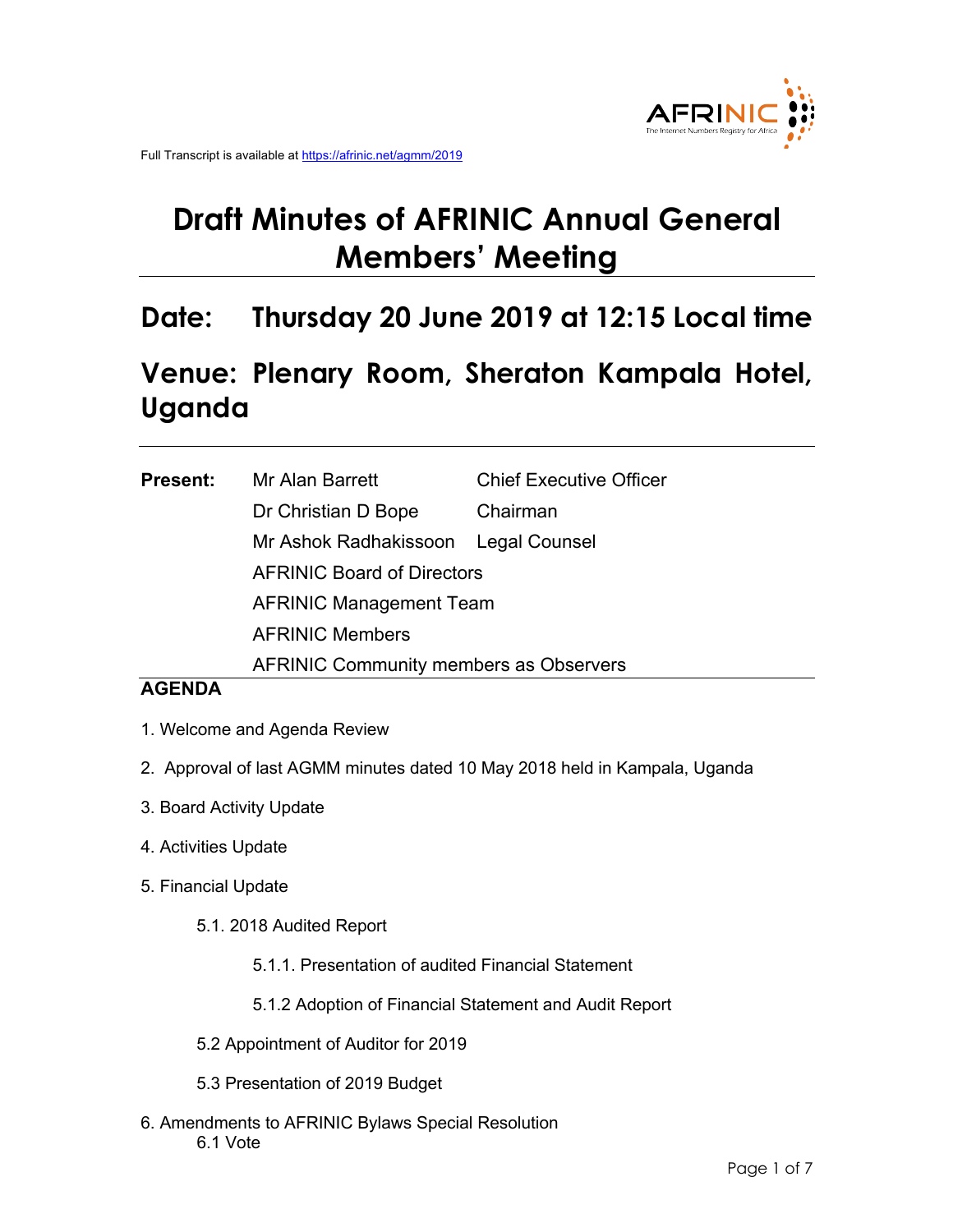## 7. NomCom2019 Report

- 8. Election
	- 8.1. Presentation of Candidates Board
	- 8.2. Presentation of Candidates Governance Committee
	- 8.3. Vote
- 9. Elections result
- 10. Closing Remarks and end AGMM

# **BUSINESS OF THE DAY**

# **1. Welcome and Agenda Review**

The AFRINIC Board Chairman, Dr Christian D Bope, welcomed the Members and Observers present, and opened the AFRINIC Annual General Members Meeting at 12:15 Local Time.

The Chairman called for a count of Members, by show of hands, to confirm quorum to proceed with the AGMM.

The Legal Counsel confirmed quorum.

A review of the Agenda was carried out by the Chairman and he invited amendments from the members, if any.

Graham Beneke moved to read the letter sent to AFRINIC by Internet Service Providers South Africa (ISPA ZA) to the members. The Chair objected to the said motion. Graham Beneke proposed that the agenda be amended to allow a procedural motion from ISPA ZA to be discussed early in the proceedings of the AGMM. Seconded Ben Madisson.

After discussion, the Chairman requested a vote from members to adopt the motion to amend the Agenda. There were 43 in favour and 3 against. Motion passed. The procedural motion from ISPA ZA would be added to the Agenda, after Agenda Item no 4.0 Activity Update.

The Agenda was approved with amendments.

Proposed Sunday Folayan. Seconded Ben Madison.

# **2. Approval of last AGMM minutes dated 10 May 2018 held in Dakar, Senegal**

The Chairman requested a motion to adopt the minutes of the AGMM that took place in Dakar, Senegal.

#### **Resolution AGMM201906.01**

Page 2 of 7 The minutes of the Annual General Members' Meeting held on 10 May 2018 in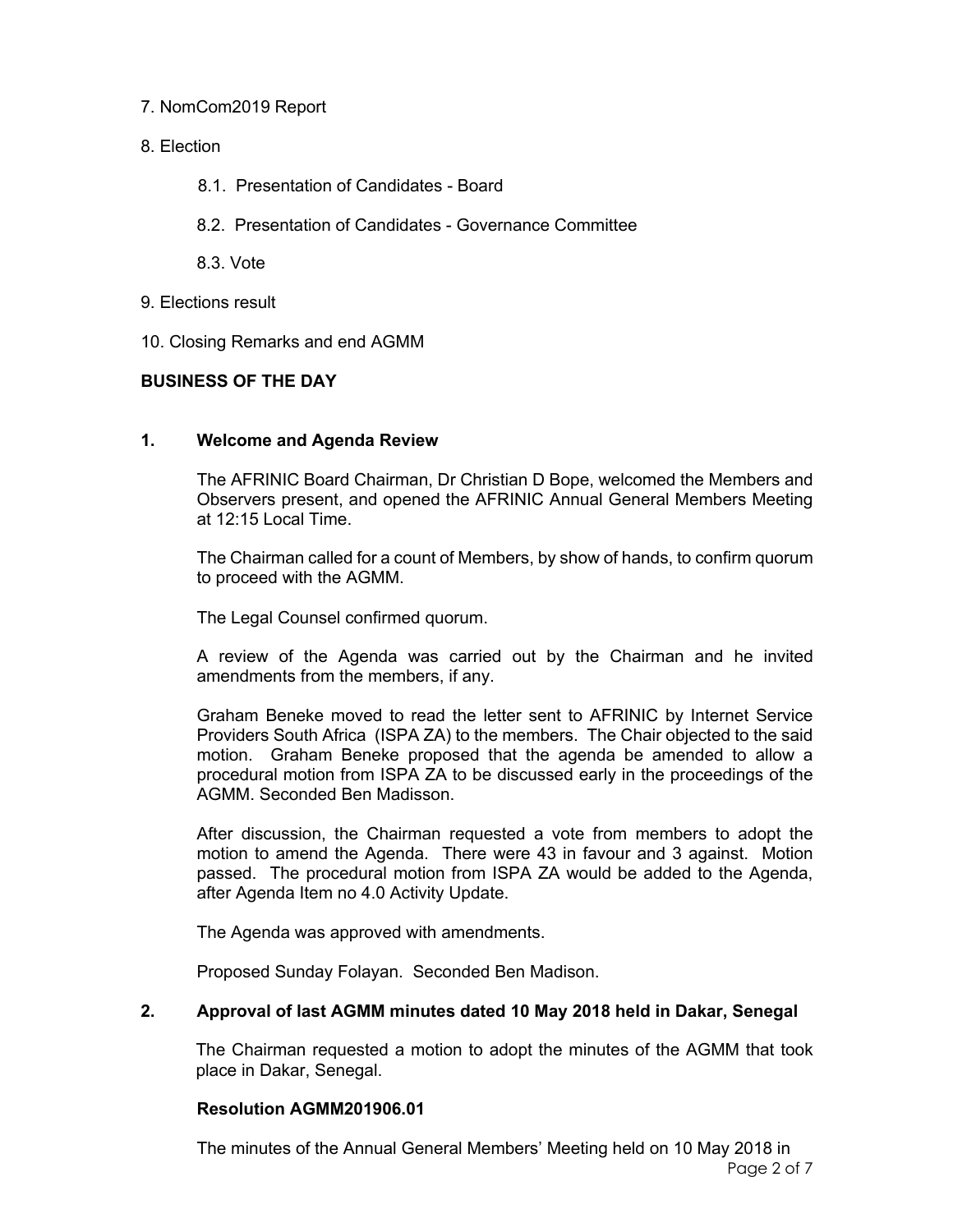Dakar, Senegal was approved with amendments.

Proposed Andrew Alston. Seconded [WorkOnline] Ben Madison. Resolution passed.

#### **3. Board Activity Update**

The Chairman, CB made a presentation on the Board's activity for the year under review. The presentation is available at https://afrinic.net/ast/pdf/agmm/2019/d2 board activities update 2018.pdf

#### **4. Activities Update**

The Chief Executive Officer, Alan Barrett, made a presentation on the AFRINIC Activities Update. The presentation is available at https://afrinic.net/ast/pdf/agmm/2019/d3-afrinic\_ceo\_activities\_update\_2018.pdf

#### **4A. Procedural Motion from ISPA ZA**

Graham Beneke from Internet Service Providers South Africa (ISPA ZA) read the procedural motion with regards to Corporate Governance Concerns by AFRINIC Members in South Africa.

https://afrinic.net/ast/pdf/agmm/2019/ispa-procedural-motion.pdf

The purpose of the motion was to delay voting on or any resolutions as well as in the election until such time as the procedural irregularities identified are addressed by AFRINIC and its Board.

The Chair opened the floor to Members for discussions on the motion.

After the debate, the Legal Counsel was invited to advise on the matter at hand. It was noted that as per the Companies Act, the AGMM cannot be withheld unless there is an injunction from a Court to stop the proceedings. As such, the motion to stop the election and the AGMM could not be considered.

The Chair ruled to proceed with the AGMM and the remaining agenda.

#### **5. Financial Update**

#### **6.1. 2018 Audited Report**

#### **6.1.1. Presentation of audited Financial Statement**

Vika Mpisane, on behalf of the Audit Committee, presented a report on the audited financial statements, an overview of the Audit Committee, and the financial positions of the company. The report is available at https://afrinic.net/ast/pdf/agmm/2019/d4 summary 2018 audited report.pdf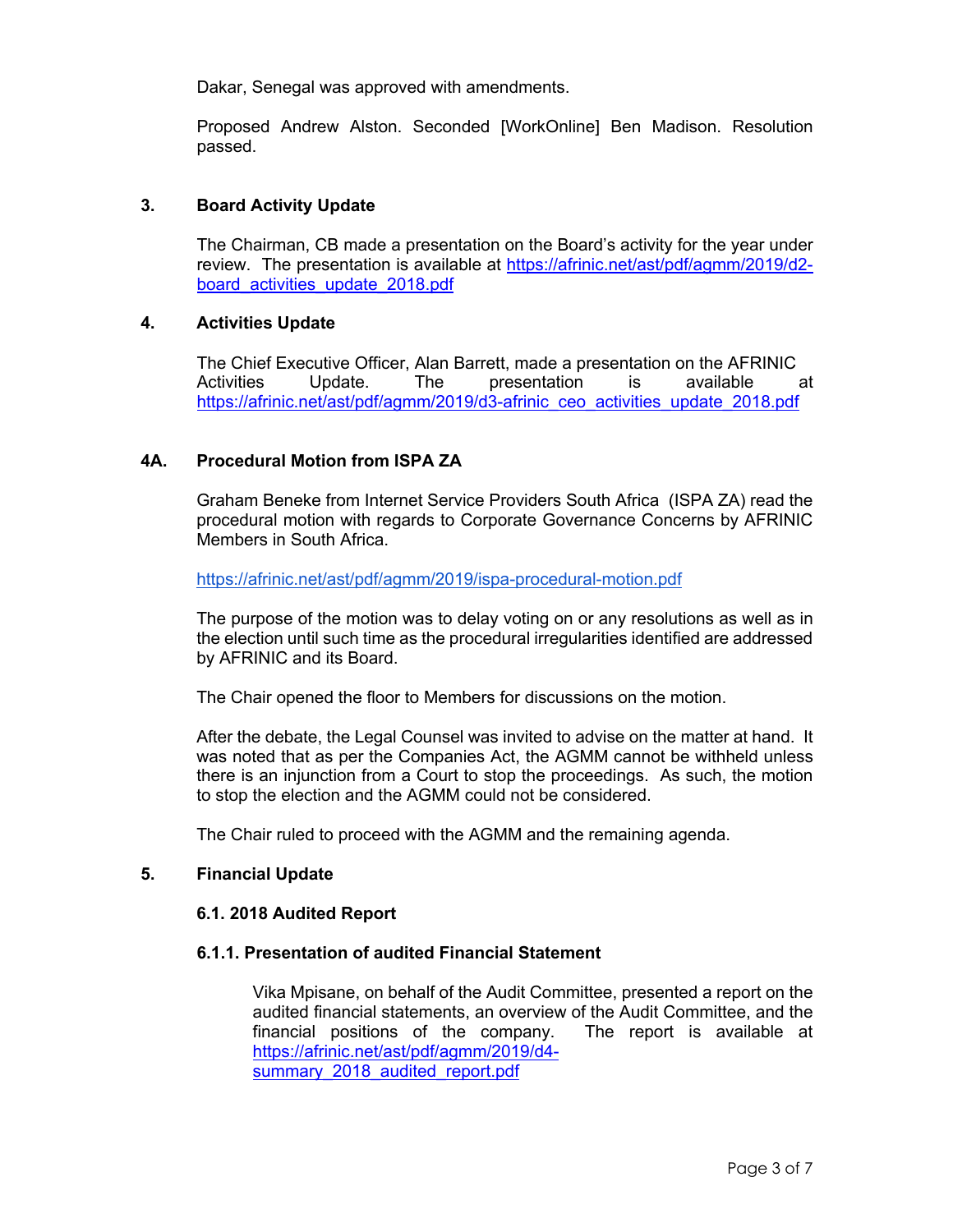## **6.1.2 Adoption of Financial Statement and Audit Report**

The Chair called for the adoption of the audited Financial Statements and audit report for the financial year ending 31 December 2018.

There was no objection. Proposed WACREN [Alain Aina]. Seconded TogoAir [Arnaud Amelina].

# **6.2 Appointment of Auditor for 2019**

The Audit Committee recommended to re-appoint PwC as the auditor for the financial year 2019.

https://afrinic.net/ast/pdf/agmm/2019/d5-appointment\_of\_auditor\_for\_2019.pdf

The members were also informed that the Board is considering to limit the maximum duration of years or rotation by which an external auditor may be retained for good corporate governance practice and their advice was sought on the tenure. The members decided that the tenure should be 3 years. The external auditor can be re-appointed every year for a maximum of 3 years, after 3 years a new auditor is to be appointed.

The Chairman called for objection to the appointment of PwC. There was no objection and PwC was re appointed as the auditor for the financial year 2019.

#### **6.3 Presentation of 2019 Budget**

The Chairman of the Finance Committee - Mr. Subramanian Moonesamy presented the budget for the financial year 2019. The presentation is available at

https://afrinic.net/ast/pdf/agmm/2019/d6 summary presentation budget fy 2019.pdf

### **7. Amendments to AFRINIC Bylaws Special Resolution**

The Chair presented the following Special Resolution to amend the Bylaws:

*RESOLVED to amend the AFRINIC's Bylaws as follows:*

*a. To amend Article 12.10 (ii) (a) of the constitutions and replacing by the following - Four (4) Directors elected to represent a region or appointed by the Board in terms of Article 13.14.*

*b. To repeal Art 6.3 and replacing it by the following Article in order to expressly give the status of REgistered members to directors appointed by the board in terms of Article 13.14*

*New Art 6.3 - Registered Member An individual*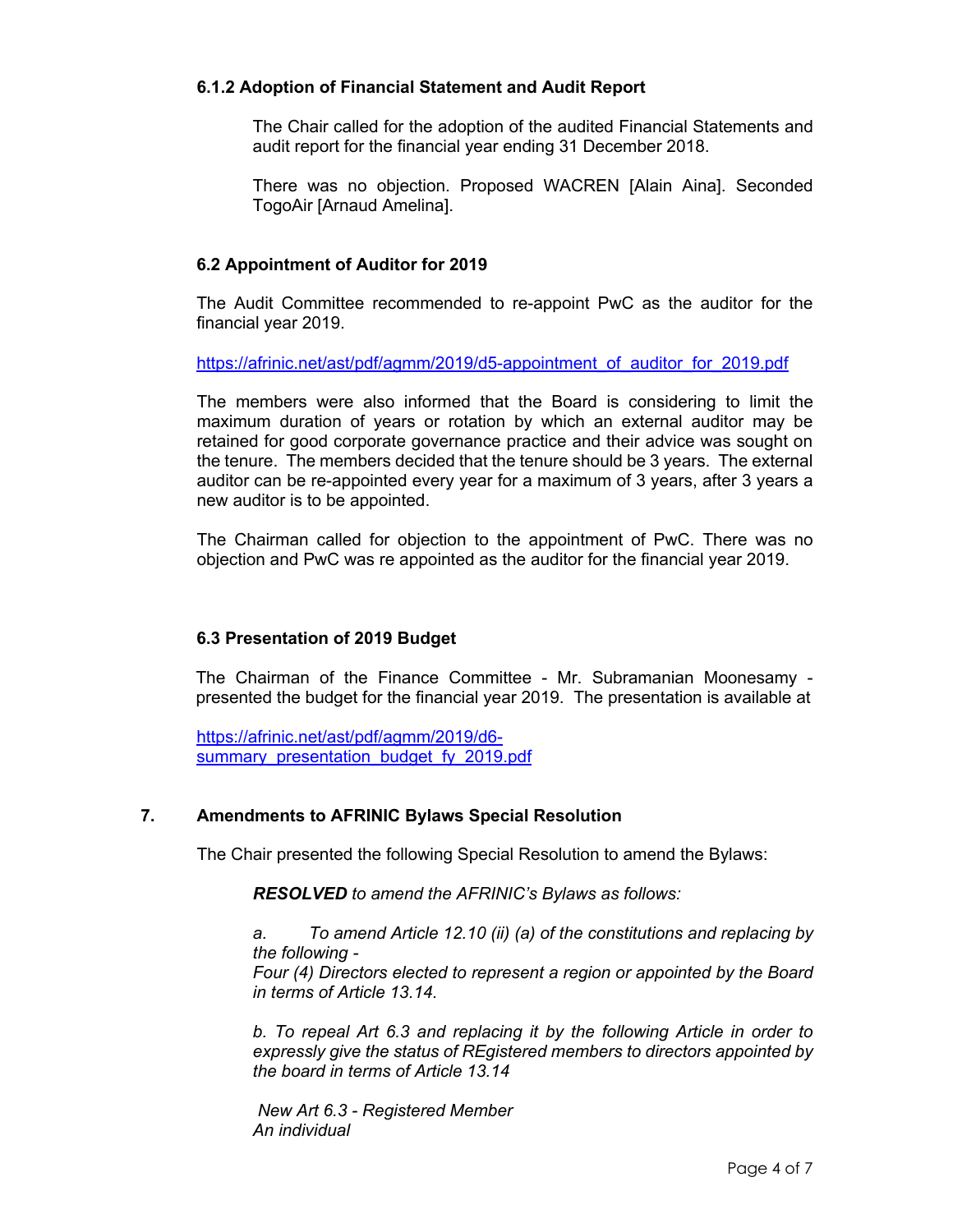*(i) elected to the Board*

*(ii) appointed Director by the Board under the provisions of Art 13.14 of the constitution and the Chief Executive Officer*

*shall be appointed Registered Members*

*provided also that the said individual shall sign such forms as may be prescribed by the laws of Mauritius and binds himself/herself to contribute the sum of Rs500 (five hundred Mauritian rupees only) in the event of the Company being wound up according to Art 22 of this Constitution.*

*c. To repeal the definition of Registered Member in Article 1.1 of the Constitution and replacing it by the following definition -*

*Registered Member has the meaning set out in Article 6.3*

*d. To repeal the definition of Director in Article 1.1 of the Constitution and replacing it by the following definition*

*A person elected to the office of director or appointed by the Board in terms of Article 13.14 and the Chief Executive Officer in an ex-officio capacity.*

The Bylaw Changes are a recommendation of the Governance Committee after the last AGMM held in May 2018 in Dakar, Senegal and to minimize the risks of not being able to hold its meetings and affect AFRINIC business.

After discussion, the Chair opened to vote on the special resolution. The votes were 27 for and 51 against. The Special Resolution failed.

#### **8. NomCom 2019 Report**

Serge Parfait Goma, the Chair of the Nomination Committee, made a presentation on the processes that were followed for the 2019 nominations. https://afrinic.net/ast/pdf/agmm/2019/d8-nomcom\_report\_2019.pdf.

#### **9. Election**

A representative of the Election Committee explained the election and voting procedures that is used to elect the members of the Board, and the present requirements of the Bylaws for the election. The voting procedures are available at http://www.afrinic.net/en/community/elections.

The candidates who were present at the AGMM were invited to introduce themselves to the members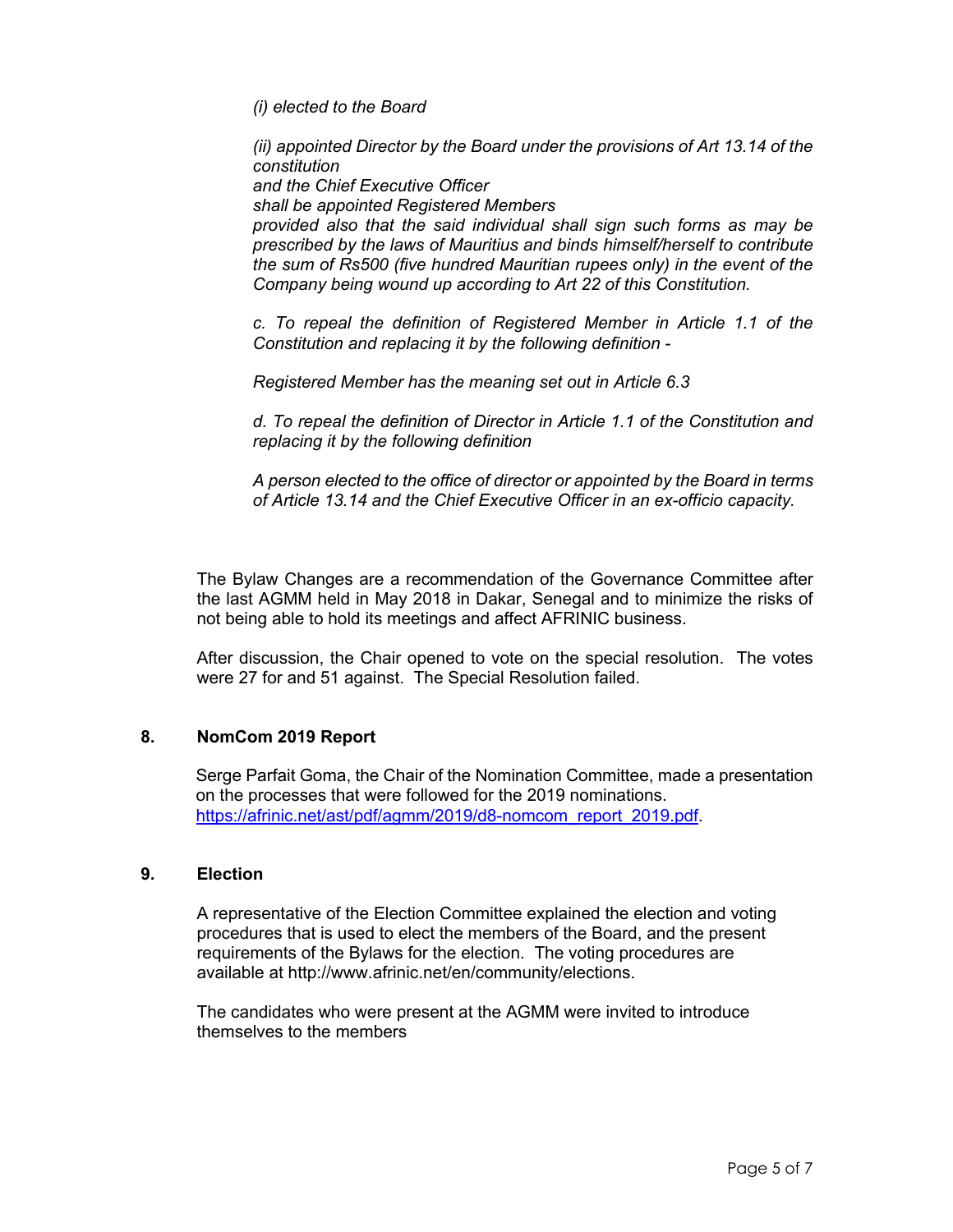# **9.1 Presentation of Candidates – Board**

The nominations that were validated by the Committee are the following:

- **Northern Africa - Seat 1** Habib Youssef Cherkaoui Leghris
- **Western Africa - Seat 2** Ly Ousmane Dr. Emmanuel Adewale Adedokun
- **Southern Africa - Seat 5** Vika William Mpisane
- **Non-Regional - Seat 7** Ojedeji Oluwaseun Samson Benjamin Adzenyamebeye Eshun

# **9.2. Presentation of Candidate – Governance Committee**

The nomination that was validated by the Committee is Laurent Ntumba Kayemba.

### **9.3. Vote**

Voting for this election took place in front of the floor through ballots and online voting. the electronic voting will close at the same time as voting on the floor through ballots; members were invited to cast their votes.

#### **10. Elections result**

The paper ballots and electronic votes were tallied and the following elected candidates were announced:

#### ● **Northern Africa - Seat 1**

Prof. Habib Youssef: 172 votes (56 on site + 116 online) Cherkaoui Leghris: 15 votes (1 on site + 14 online) Abstentions: 2 on site Result: Habib Youssef is elected to serve a three-year term from mid-2019 to mid-2022:

# ● **Western Africa - Seat 2**

Dr. Ousmane Ly: 77 votes (17 on site + 60 online) Dr. Emmanuel Adewale Adedokun: 110 votes (40 on site + 70 online) Abstentions: 2 on site Result: Dr. Emmanuel Adewale Adedokun is elected to serve a three-year term from mid-2019 to mid-2022